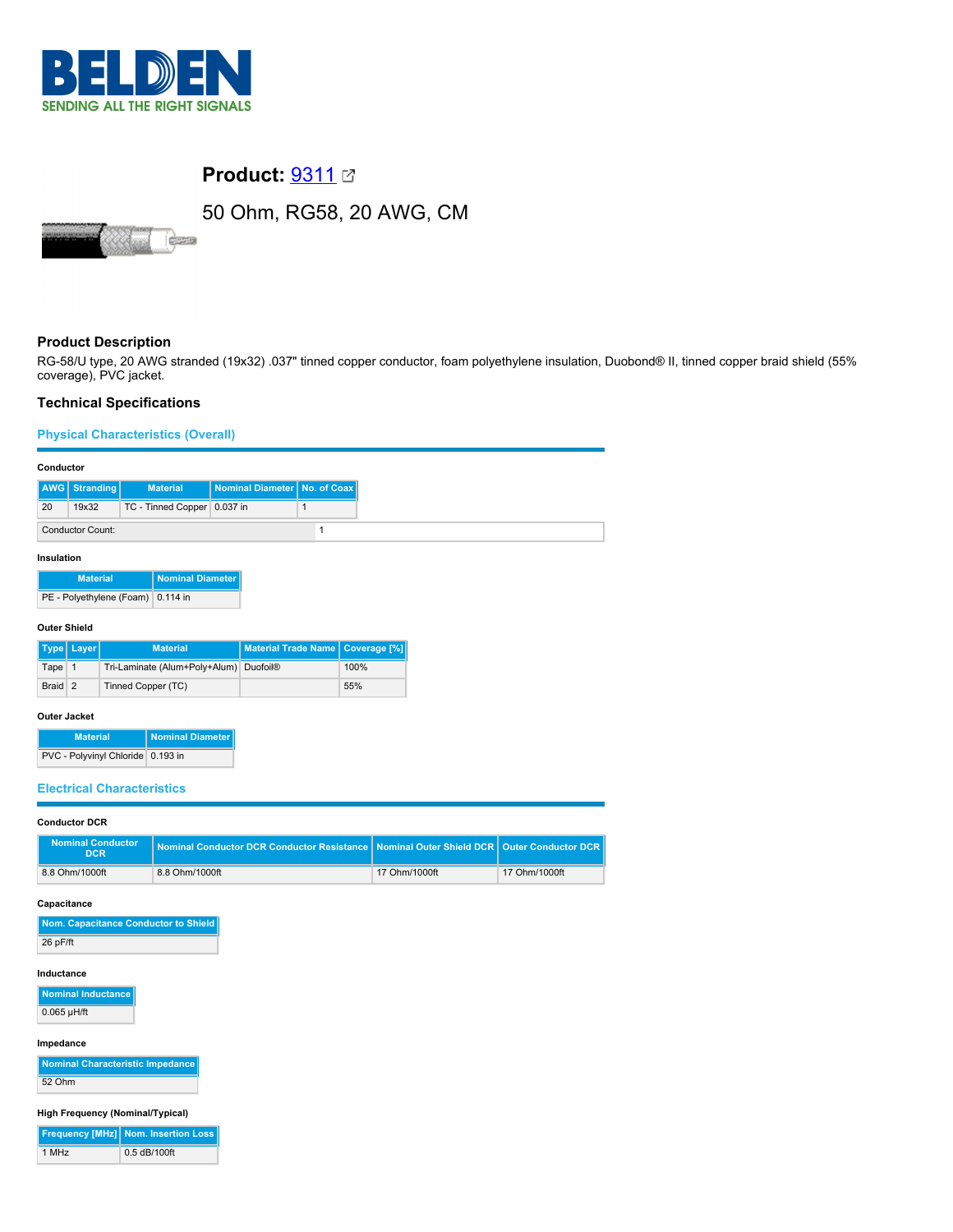| 10 MH <sub>z</sub> | 1.5 dB/100ft  |
|--------------------|---------------|
| 50 MHz             | 2.9 dB/100ft  |
| 100 MHz            | 4 dB/100ft    |
| 200 MHz            | 5.7 dB/100ft  |
| 400 MHz            | 8.5 dB/100ft  |
| 700 MHz            | 12 2 dB/100ft |
| 900 MHz            | 14.5 dB/100ft |
| 1000 MHz           | 15 8 dB/100ft |

## **Delay**

|              | Nominal Delay Nominal Velocity of Propagation (VP) [%] |
|--------------|--------------------------------------------------------|
| $1.36$ ns/ft | 75%                                                    |

#### **Voltage**

| <b>UL Voltage Rating</b>                 | <b>Voltage Rating [V]</b> |
|------------------------------------------|---------------------------|
| 300 V RMS                                | 30 V RMS                  |
| 30 V RMS (UL AWM Style 1354)             |                           |
| <b>Electrical Characteristics Notes:</b> |                           |

## **Temperature Range**

| UL Temp Rating:              | $80^{\circ}$ C                     |
|------------------------------|------------------------------------|
| Operating Temperature Range: | $-40^{\circ}$ C To $+80^{\circ}$ C |

## **Mechanical Characteristics**

| Bulk Cable Weight:           | 21 lbs/1000ft |
|------------------------------|---------------|
| Min. Bend Radius/Minor Axis: |               |

## **Standards**

| NEC/(UL) Compliance:     | <b>CM</b>            |
|--------------------------|----------------------|
| CEC/C(UL) Compliance:    | <b>CM</b>            |
| UL AWM Style Compliance: | AWM 1354 (30 V 80°C) |
| RG Type:                 | 58                   |

## **Applicable Environmental and Other Programs**

| <b>Environmental Space:</b>                  | Indoor (Not Riser or Plenum)  |
|----------------------------------------------|-------------------------------|
| EU Directive 2000/53/EC (ELV):               | Yes                           |
| EU Directive 2003/11/EC (BFR):               | Yes                           |
| EU Directive 2011/65/EU (RoHS 2):            | Yes                           |
| EU Directive 2012/19/EU (WEEE):              | Yes                           |
| EU Directive 2015/863/EU (RoHS 2 amendment): | Yes                           |
| EU Directive Compliance:                     | EU Directive 2003/11/EC (BFR) |
| EU CE Mark:                                  | No                            |
| MII Order #39 (China RoHS):                  | Yes                           |

## **Suitability**

| $\sim$<br><br>.<br>Indoor:<br>Suitabilit | Yes |
|------------------------------------------|-----|

## **Flammability, LS0H, Toxicity Testing**

| UL Flammability:   | UL1685 UL Loading |
|--------------------|-------------------|
| UL voltage rating: | 300 V RMS         |

## **Plenum/Non-Plenum**

|  | DI.<br>7 I V<br>$\sim$ 1.000 $\sim$ | NK<br>NU. |
|--|-------------------------------------|-----------|
|--|-------------------------------------|-----------|

## **Related Part Numbers**

### **Variants**

| Item#                      |            | Color   Put-Up Type   Length |        | <b>UPC</b>            |
|----------------------------|------------|------------------------------|--------|-----------------------|
| 9311 010500                | Black Reel |                              | 500 ft | 612825227847          |
| 9311 0101000               | Black Reel |                              |        | 1,000 ft 612825227861 |
| 9311 010U1000 Black UnReel |            |                              |        | 1.000 ft 612825415213 |